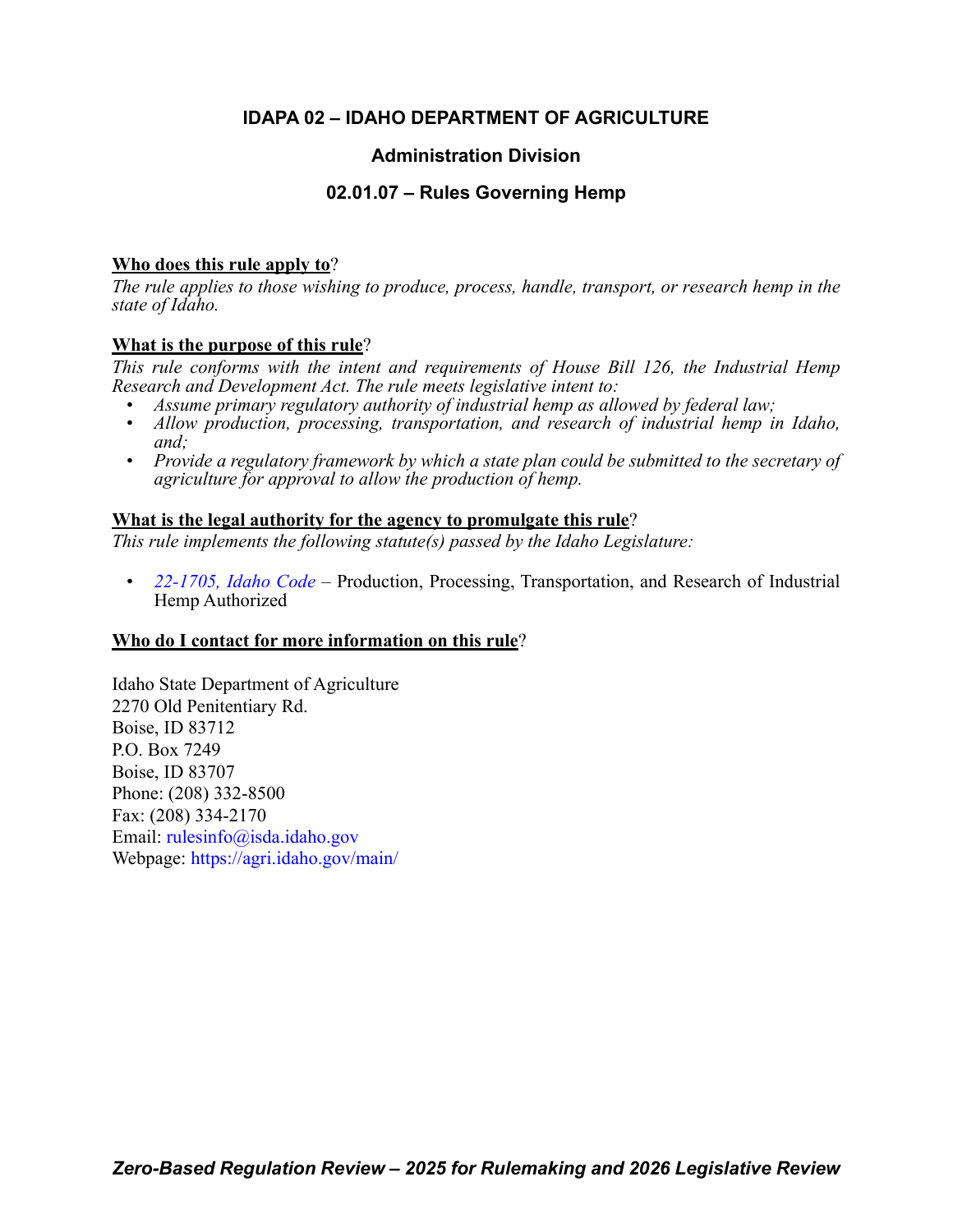# **Table of Contents**

# 02.01.07 - Rules Governing Hemp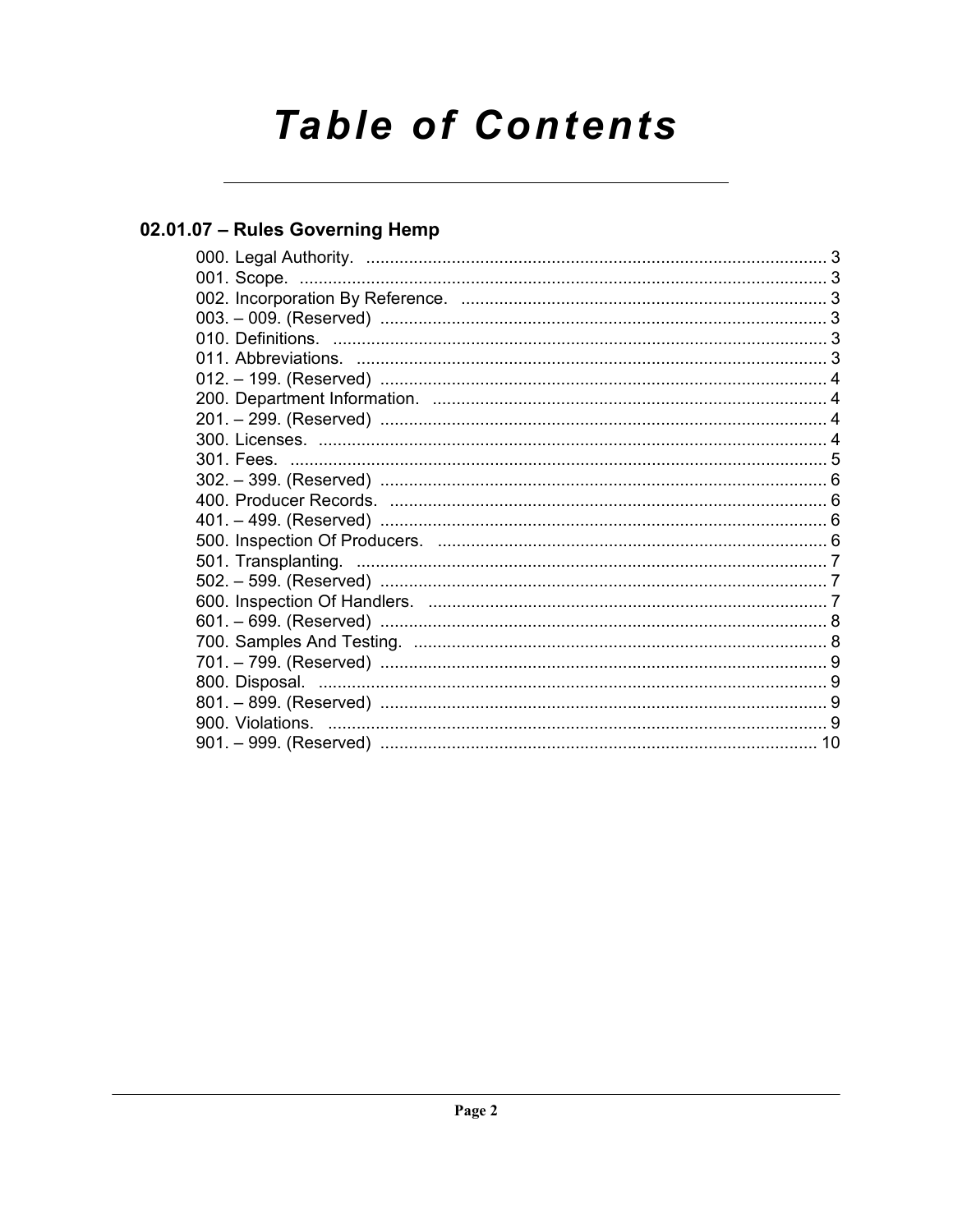### **02.01.07 – RULES GOVERNING HEMP**

#### <span id="page-2-1"></span><span id="page-2-0"></span>**000. LEGAL AUTHORITY.**

|             |  |  |  |  |  |  | This chapter is adopted under the legal authority of Sections 22-1702, 22-1703, 22-1704, 22-1705, and 22-1706, |
|-------------|--|--|--|--|--|--|----------------------------------------------------------------------------------------------------------------|
| Idaho Code. |  |  |  |  |  |  | $(3-15-22)$                                                                                                    |

#### <span id="page-2-2"></span>**001. SCOPE.**

These rules govern the licensing, production, handling, and research of hemp. (3-15-22)

## <span id="page-2-3"></span>**002. INCORPORATION BY REFERENCE.**

**01. Domestic Hemp Production Program**. 7 CFR Part 990. (3-15-22)

**02. USDA Final Hemp Rule**. 86 FR 5596. [https://www.govinfo.gov/content/pkg/FR-2021-01-19/pdf/](https://www.govinfo.gov/content/pkg/FR-2021-01-19/pdf/2021-00967.pdf) [2021-00967.pdf](https://www.govinfo.gov/content/pkg/FR-2021-01-19/pdf/2021-00967.pdf). (3-15-22)

#### <span id="page-2-4"></span>**003. – 009. (RESERVED)**

#### <span id="page-2-5"></span>**010. DEFINITIONS.**

In addition to the definitions in 7 CFR Part 990, the USDA Final Hemp Rule, and Section 22-1703, Idaho Code, the following definitions apply to the interpretation and enforcement of these rules: (3-15-22) following definitions apply to the interpretation and enforcement of these rules:

Accepted Laboratory. A laboratory capable of testing pursuant to rule requirements and which is a state department of agriculture laboratory or a laboratory accredited in accordance with International Organization for Standardization ISO/IEC 17025:2017 and capable of THC quantitation by gas chromatography-mass spectrometry or high-pressure liquid chromatography. The Idaho State Police Forensic Laboratory is excluded from this definition. After December 31, 2022, accepted laboratories also must be registered with the U.S. Drug Enforcement Agency under the Controlled Substances Act, 21 CFR part 1301.13. (3-15-22)

**02. Acceptable Hemp THC Level**. The total delta-9 tetrahydrocannabinol content of hemp on a dry weight basis, that, when reported with the measurement of uncertainty, produces a range that includes a result of three-tenths percent (0.3%) total tetrahydrocannabinol or less, as defined in the 2018 Farm Bill. (3-15-22)

**03. Department**. The Idaho State Department of Agriculture. (3-15-22)

**04. Entity**. A corporation, general partnership, joint stock company, association, limited partnership, limited liability partnership, limited liability company, series limited liability company, irrevocable trust, estate, charitable organization, other similar organization, or an institution of higher education. (3-15-22)

**05. Harvest**. To cut, gather, take, or remove all or part of hemp plants growing in a lot for the purpose of distribution, disposal, cloning, handling, sale, or any other use. (3-15-22)

**06. Key Participant**. A person who has direct or indirect financial interest in the entity producing hemp, such as an owner or partner in a partnership. A key participant also includes persons in a corporate entity at executive levels. (3-15-22) executive levels.

**07. License**. A hemp producer or hemp handler license issued by the Department. (3-15-22)

**08. Lot**. A contiguous area in a field, greenhouse, or indoor growing structure containing the same variety or strain of hemp throughout. (3-15-22)

**09. Measurement of Uncertainty**. The parameter, associated with the result of a measurement, that characterizes the dispersion of the values that could reasonably be attributed to the particular quantity subject to measurement. (3-15-22)

**10. Producer**. A producer includes an owner, operator, landlord, or tenant who shares in the risk of producing a crop and who is entitled to share in the crop available for marketing from the farm or facility, or would<br>have shared had the crop been produced. A producer includes a grower of seed. (3-15-22) have shared had the crop been produced. A producer includes a grower of seed.

**11. Total THC**. The sum of tetrahydrocannabinolic acid and delta-9 tetrahydrocannabinol. (3-15-22)

#### <span id="page-2-6"></span>**011. ABBREVIATIONS.**

**Section 000 Page 3**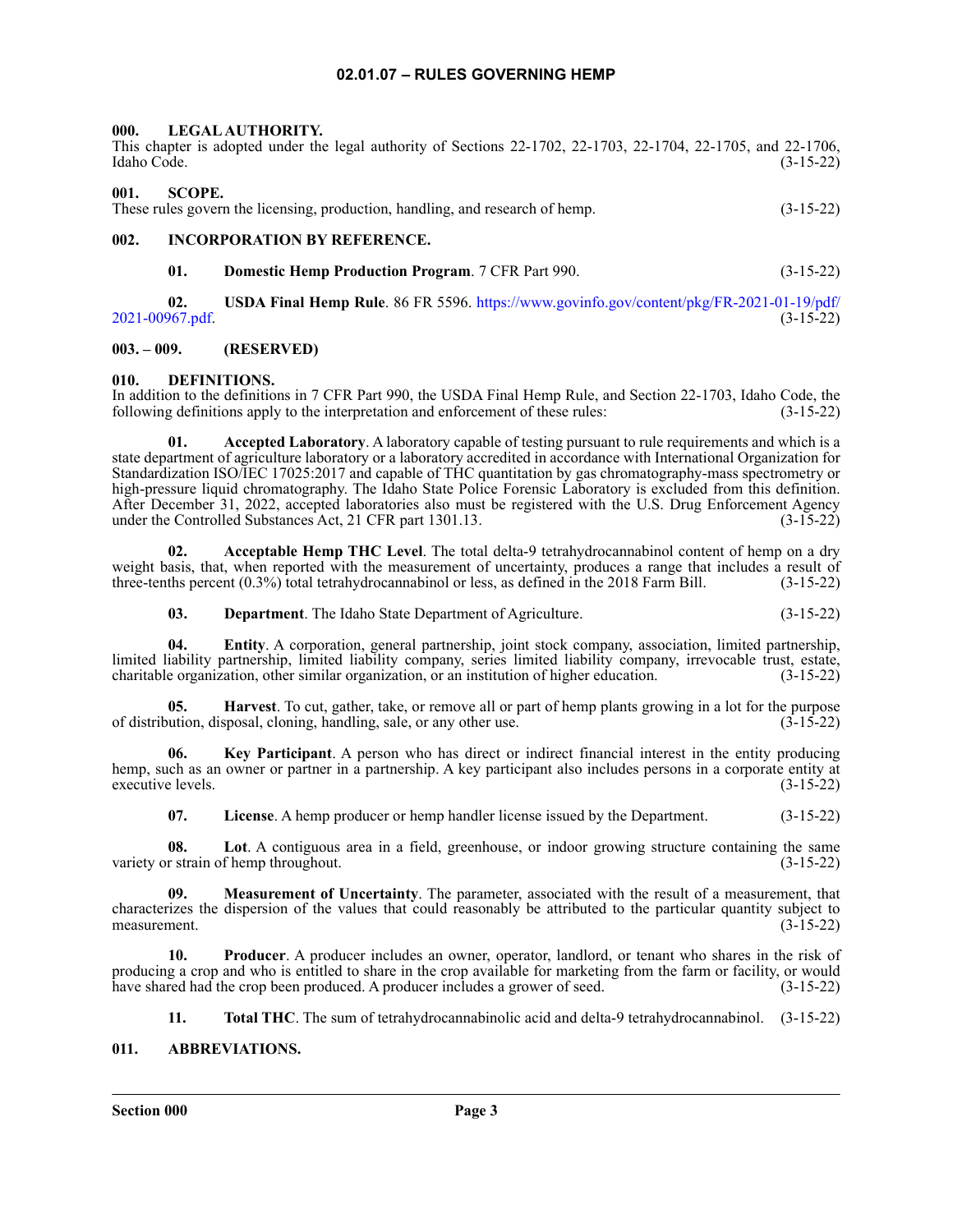| <b>IDAHO ADMINISTRATIVE CODE</b> | <b>IDAPA 02.01.07</b>       |
|----------------------------------|-----------------------------|
| <b>Department of Agriculture</b> | <b>Rules Governing Hemp</b> |

| 01. | <b>USDA.</b> The U.S. Department of Agriculture.                    | $(3-15-22)$ |
|-----|---------------------------------------------------------------------|-------------|
| 02. | <b>THC.</b> Tetrahydrocannabinol.                                   | $(3-15-22)$ |
| 03. | <b>FSA.</b> The U.S. Department of Agriculture Farm Service Agency. | $(3-15-22)$ |

#### <span id="page-3-0"></span>**012. – 199. (RESERVED)**

#### <span id="page-3-1"></span>**200. DEPARTMENT INFORMATION.**

**01. Department Reporting**. The Department will provide to USDA all hemp information required by federal regulation including a hemp producer report, a hemp disposal report, and an annual state report pursuant to deadlines established by USDA.

<span id="page-3-2"></span>**201. – 299. (RESERVED)**

#### <span id="page-3-3"></span>**300. LICENSES.**

**01. Requirement**. Any person or entity shall have an active hemp license from the Department for planting, propagating, producing, handling, or processing hemp in Idaho. (3-15-22)

**02.** Application. An applicant for a producer or handler license must apply on a form prescribed by the Department. (3-15-22) Department. (3-15-22)

**a.** An applicant and any key participants must include in the application a criminal history report conducted as a fingerprint background check by the Idaho State Police or Federal Bureau of Investigation completed no more than sixty  $(60)$  days before the application submission.  $(3-15-22)$ 

**03. Annual Application Period and Fees**. The application period is September 1 through December 31 of each year for the next calendar year, or a late fee of two hundred fifty dollars (\$250) applies to each late application. Applications must be complete and include a nonrefundable application fee according to Subsection 301.01 of this rule. (3-15-22)

**04. Application Approval**. An applicant will be notified when the application has been approved or denied. Upon notification of approval of a license application, the applicant must remit to the Department the appropriate license fees according to Subsection 301.01 of this rule. Upon receipt of payment of the license fee, the license will be issued.  $(3-15-22)$ 

**05. License Not Transferable**. All licenses are non-transferable. (3-15-22)

**06. Producer License**. A producer license authorizes a person or entity to obtain and possess hemp seed for planting; to cultivate and harvest hemp; to transport their own hemp crop; to dispose of or remediate their own hemp; as well as possess and market plant parts. (3-15-22)

**07. Handler License**. A handler license authorizes a person or entity to obtain and possess hemp, g seed, for processing but not intended for the license holder's own cultivation. (3-15-22) including seed, for processing but not intended for the license holder's own cultivation.

**08. Ineligibility**. No license will be issued to an ineligible person or entity. (3-15-22)

**a.** A person who has had a hemp license revoked by the Department, USDA, another state, Indian nation, or U.S. territory is ineligible to apply for participation in the hemp program for a period of five (5) years from the date of revocation.  $(3-15-22)$ 

**b.** A person who has been convicted of a felony relating to a controlled substance under federal law or the law of any state may not, before the tenth anniversary of the date of the conviction, hold a license, or be a key participant, or be a governing person of a business entity that holds a license unless the person was lawfully growing hemp under the 2014 Farm Bill before December 20, 2018, and whose conviction also occurred before December 20,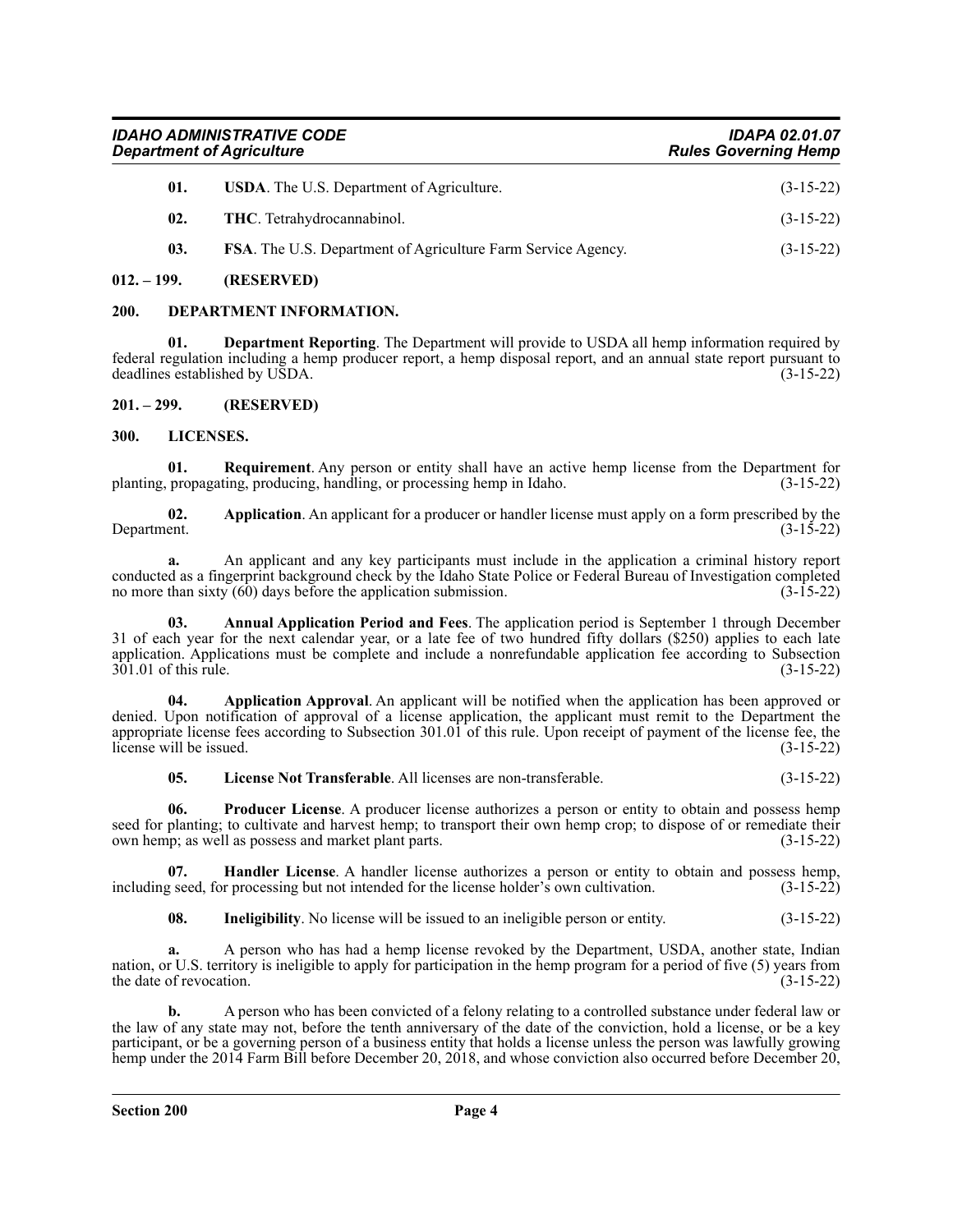2018. (3-15-22)

**c.** A person who materially falsifies any information contained in a license application to the Department, or submitted an application to the Department, USDA, another state, Indian nation, or U.S. territory with any materially false statements or misrepresentations is ineligible for a license.  $(3-15-22)$ 

**d.** A person under the age of eighteen (18) years of age at the time the application is submitted to the ent is ineligible for a license. Department is ineligible for a license.

**e.** A person or entity with three (3) negligent violations in a five (5) year period is ineligible to produce hemp for a period of five  $(5)$  years from the date of the third violation.  $(3-15-22)$ 

**09. License Expiration**. A license is valid from January 1 until December 31 of each year, except for a license issued as a result of a late application which is valid from date of issuance until December 31 of that year. (3-15-22)

**10. License Amendment**. Any change to the required information on an approved license requires a licensee to submit a license amendment on a form prescribed by the Department within ten (10) business days of the change. Changes may be subject to Subsection 301.01 of this rule. (3-15-22)

**11. Additional Responsibilities**. A license holder must notify the Department of any theft of hemp<br>s, whether growing or not, within forty-eight (48) hours of discovery. (3-15-22) materials, whether growing or not, within forty-eight (48) hours of discovery.

**12.** Suspension. A hemp license may be suspended when a licensee has engaged in conduct violating hemp law or rule, or when a licensee failed to comply with a written order related to a negligent violation. (3-15-22)

**a.** A suspended license may be restored after a waiting period of one (1) year. (3-15-22)

**b.** Any person or entity whose license has been suspended may be required to comply with a corrective action plan to fully restore the license. (3-15-22)

**13.** Revocation. A hemp license will be revoked if the licensee: (3-15-22)

**a.** Pleads guilty to, or is convicted of, any felony related to a controlled substance; or (3-15-22)

**b.** Made any materially false statement with regard to this rule to the Department with a culpable tate greater than negligence; or  $(3-15-22)$ mental state greater than negligence; or

**c.** Was found to be growing cannabis exceeding the acceptable hemp THC level with a culpable tate greater than negligence; or (3-15-22) mental state greater than negligence; or

**d.** Negligently violated law or rule three (3) times in five (5) years. (3-15-22)

**14. No License For Official Duties**. Department employees and law enforcement are not required to have a license for handling hemp in performance of official duties.

#### <span id="page-4-0"></span>**301. FEES.**

| 01. | Licensing and Inspection Fees. Hemp program fees are as follows: | $(3-15-22)$ |
|-----|------------------------------------------------------------------|-------------|
|-----|------------------------------------------------------------------|-------------|

| Fee Type           | Grower | <b>Handler</b> |
|--------------------|--------|----------------|
| Annual application | \$100  | \$100          |
| Annual license     | \$500  | \$1,000        |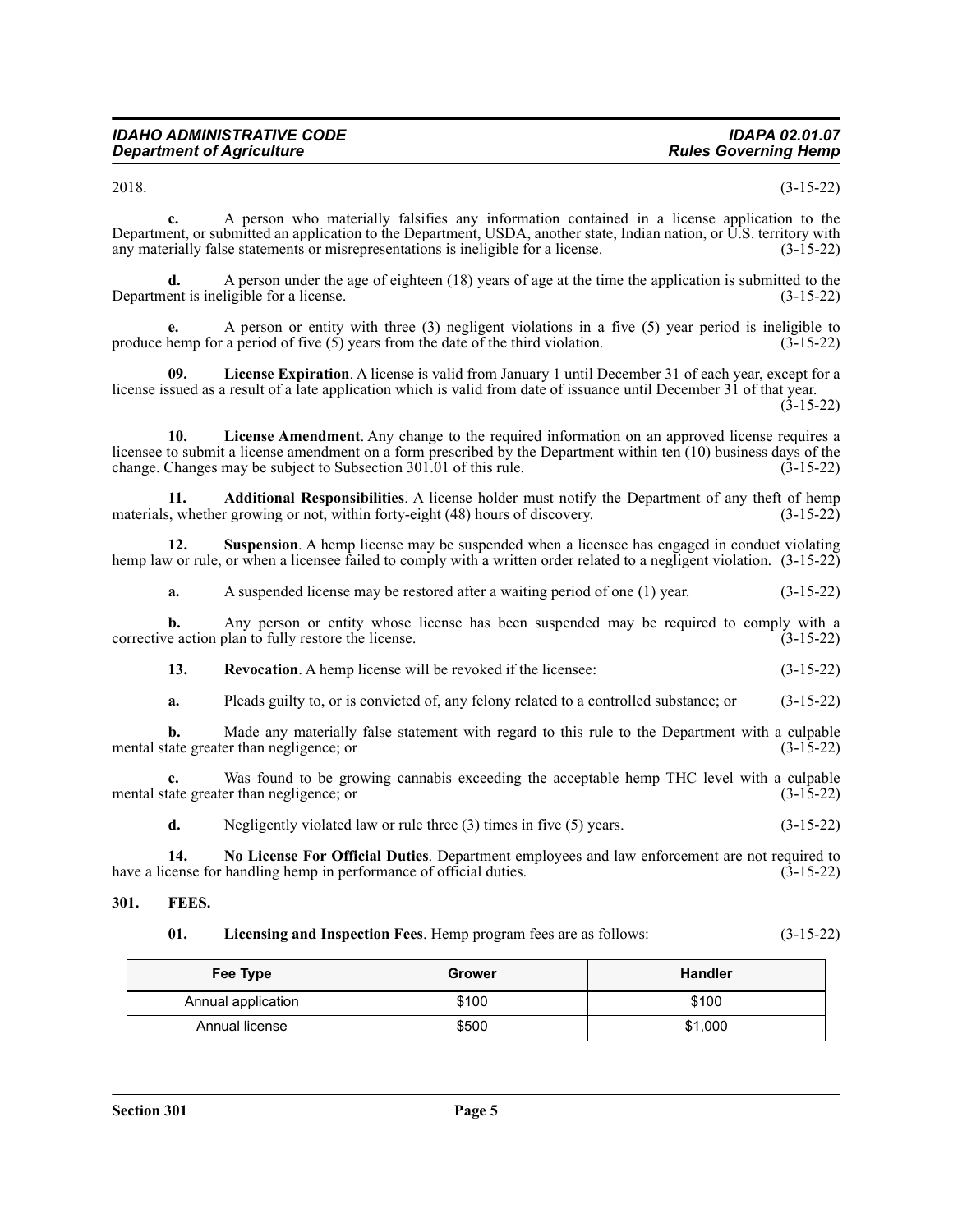#### *IDAHO ADMINISTRATIVE CODE IDAPA 02.01.07 Department of Agriculture*

| Fee Type                                                 | Grower                                                                          | <b>Handler</b>                            |  |
|----------------------------------------------------------|---------------------------------------------------------------------------------|-------------------------------------------|--|
| Modification to application<br>information               | \$250                                                                           | \$500                                     |  |
| Producer pre-harvest inspection<br>and other inspections | \$250/lot + \$35/hour for travel to site<br>+ actual costs for shipping samples |                                           |  |
| Handler annual site inspection and<br>other inspections  |                                                                                 | \$500/site + \$35/hour for travel to site |  |

(3-15-22)

**a.** Applicants seeking to produce and handle hemp require both license types. The annual application arged only for the first license type. (3-15-22) fee is charged only for the first license type.

**02.** Other Costs. Licensees pay the costs of background checks and required testing directly to the oviding the service. (3-15-22) entity providing the service.

#### <span id="page-5-0"></span>**302. – 399. (RESERVED)**

#### <span id="page-5-1"></span>**400. PRODUCER RECORDS.**

| grown: | 01. | <b>Producer Records.</b> Producers shall maintain the following records for three (3) years and make<br>them available during normal business hours for the Department to review at the location where hemp is being | $(3-15-22)$ |
|--------|-----|----------------------------------------------------------------------------------------------------------------------------------------------------------------------------------------------------------------------|-------------|
|        | a.  | All documents related to the information required in the license application;                                                                                                                                        | $(3-15-22)$ |
|        | b.  | Source of hemp seed;                                                                                                                                                                                                 | $(3-15-22)$ |
|        | c.  | Total acreage of industrial hemp planted, harvested, and disposed;                                                                                                                                                   | $(3-15-22)$ |
|        | d.  | Record of all handlers sold to and quantities sold to each entity;                                                                                                                                                   | $(3-15-22)$ |
|        | e.  | Variety and strain for each lot;                                                                                                                                                                                     | $(3-15-22)$ |
|        | f.  | All records, documents, and forms regarding the disposal or remediation of hemp;                                                                                                                                     | $(3-15-22)$ |
|        |     | $\alpha$ , $\alpha$ if $\alpha$ is the contract of $\alpha$ is the contract of $\alpha$ is the contract of $\alpha$                                                                                                  |             |

**g.** Copies of all records submitted to the Department, USDA, or law enforcement related to hemp, as well as any supporting documentation. (3-15-22)

**02. Submission of Information to USDA**. All license holders shall report to their local USDA FSA office consistent with USDA requirements. (3-15-22)

#### <span id="page-5-2"></span>**401. – 499. (RESERVED)**

#### <span id="page-5-3"></span>**500. INSPECTION OF PRODUCERS.**

**01. Verification**. Inspections may be scheduled by the Department to verify information provided by the licensee. Any growing sites that do not conform to the license must be destroyed or the license must be amended. (3-15-22)

**02. Access**. The Department shall have access to hemp sites and may enter property where hemp is planted, stored, propagated, produced, or handled for the purpose of inspections, sample collections, testing, or investigation pursuant to Idaho Code and this rule. (3-15-22)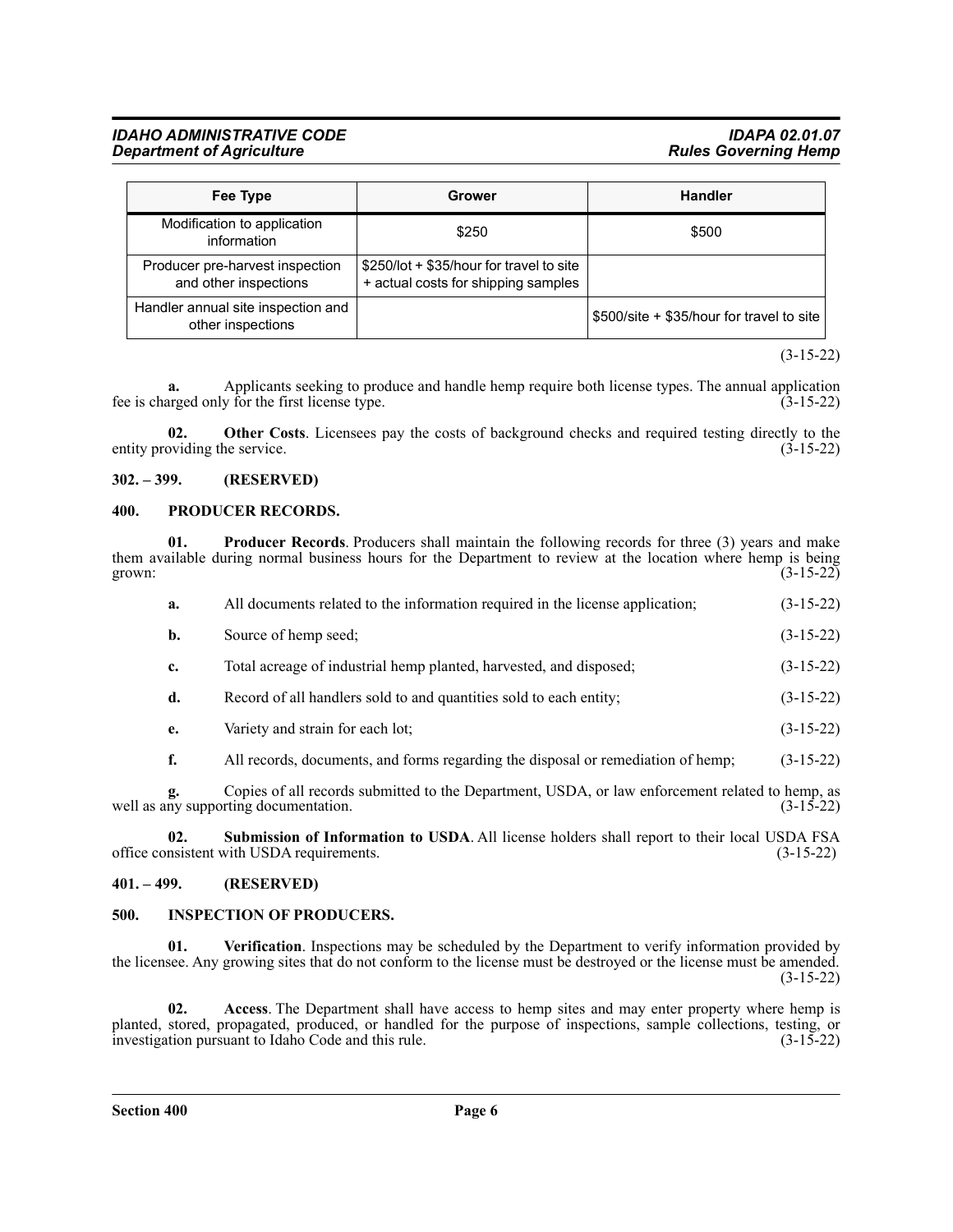| <b>IDAHO ADMINISTRATIVE CODE</b> | <b>IDAPA 02.01.07</b>       |
|----------------------------------|-----------------------------|
| <b>Department of Agriculture</b> | <b>Rules Governing Hemp</b> |

**03. Harvest Notification**. A producer license holder must submit a sample request form to the expected harvest date. (3-15-22) Department at least thirty-five  $(35)$  days prior to the expected harvest date.

**04. Procedure**. The sampling procedure is determined by the Department's Sampling Protocol. Inspections and sampling are subject to Subsection 301.01 of this rule. (3-15-22)

**05. Inspection and Sampling**. ISDA will conduct inspections and collect samples of each lot not more than thirty (30) days before the hemp is harvested. The industrial hemp may be harvested only after the official sample is collected. The producer licensee or a key participant must be present at the inspection. (3-15-22)

**06. Harvest**. The license holder will harvest the crop no more than thirty (30) days following the date of sample collection by the Department. (3-15-22)

**a.** If the licensee fails to complete harvest within thirty (30) days of sample collection, secondary samples of each lot to be harvested must be collected by the Department and submitted for testing. (3-15-22)

i. The license holder must notify the Department of a delay in harvesting by submitting a request form for subsequent sample collection from each lot to be harvested. Additional sampling is subject to Subsection 301.01 of this rule. (3-15-22)

**07.** Lots Not Commingled. Harvested hemp lots may not be commingled with hemp from other 1 lots or other material. (3-15-22) harvested lots or other material.

**08.** Movement. No hemp may leave the control of the producer licensee until the licensee receives notification from the Department that the lot complies with this rule. (3-15-22)

#### <span id="page-6-0"></span>**501. TRANSPLANTING.**

**01. Transplanting**. To transplant hemp, a producer licensee must submit transplant information with his or her license application or submit a lot change request on a form provided by the agency. (3-15-22)

**02. Lots Not Divided**. No licensee will divide a lot from the initial area of cultivation for transplant into more than one transplantation area for on-farm production. (3-15-22)

**03. Transplant Sales**. Selling hemp transplants for wholesale or retail requires a producer license and a handler license. (3-15-22)

#### <span id="page-6-1"></span>**502. – 599. (RESERVED)**

#### <span id="page-6-2"></span>**600. INSPECTION OF HANDLERS.**

**01. Handler Inspection**. The Department will inspect all handler locations annually. The licensee or a key participant must be present at the scheduled inspection. The Department may perform random inspections during normal business hours. A sample may be pulled at an inspection. Scheduled handler inspections are subject to Subsection 301.01 of this rule.  $(3-15-22)$ 

#### **02. Handler Duties.** (3-15-22)

**a.** The licensee may not acquire or accept hemp from any source other than a person licensed by the ent, the USDA, or a state or tribe with a hemp plan approved by USDA. (3-15-22) Department, the USDA, or a state or tribe with a hemp plan approved by USDA.

**b.** Licensed handlers shall not sell, offer, or transfer within Idaho any hemp products not in compliance with Section 37-2701, Idaho Code. (3-15-22)

**03. Handler Records**. Handlers shall maintain the following records for three (3) years and make them available during normal business hours for the Department to review at the facility where hemp is being handled;

(3-15-22)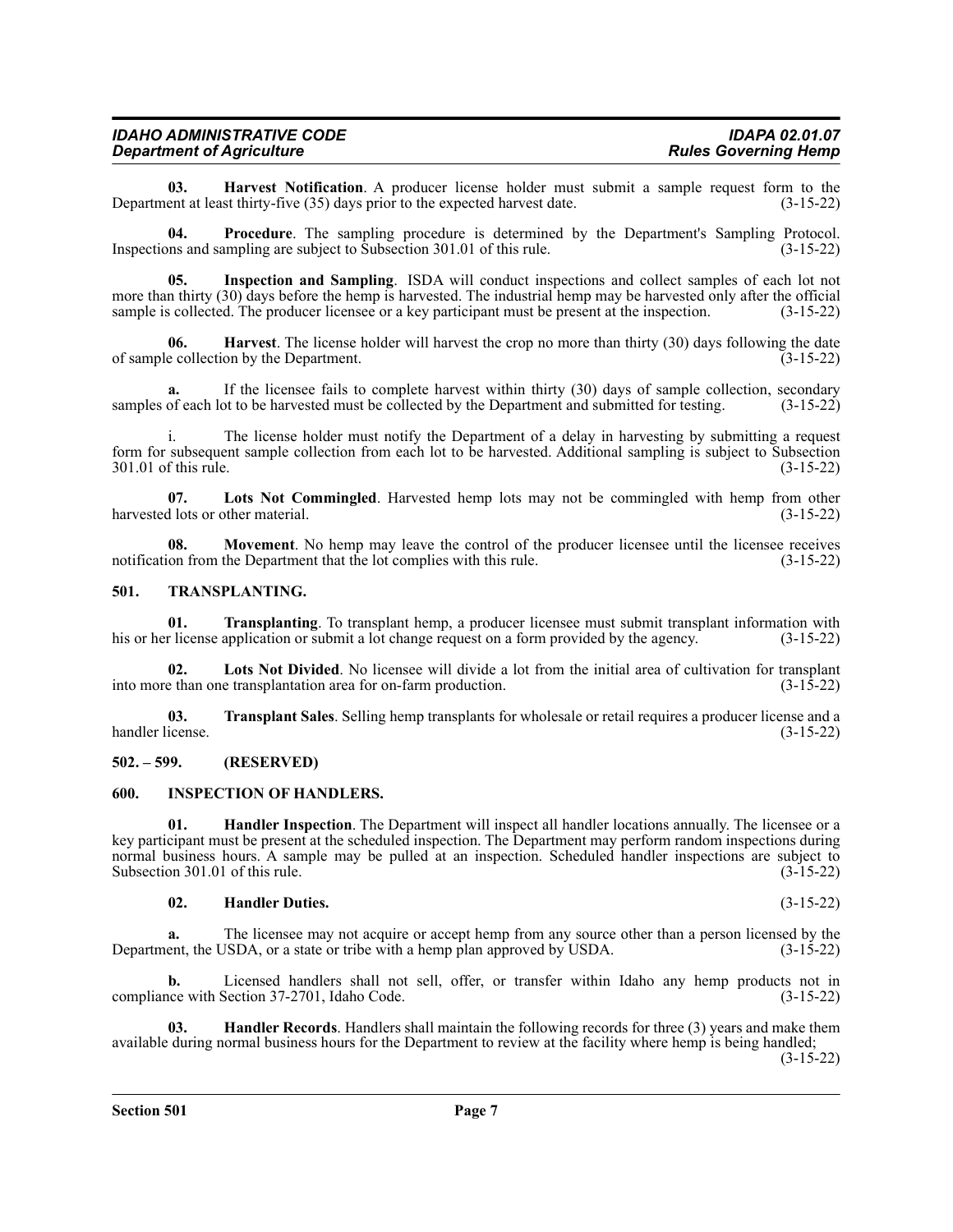| <b>IDAHO ADMINISTRATIVE CODE</b> | <b>IDAPA 02.01.07</b>       |
|----------------------------------|-----------------------------|
| <b>Department of Agriculture</b> | <b>Rules Governing Hemp</b> |

**a.** Records of all hemp crop acquisitions with the corresponding producer name, producer address, copy of producer license number, quantity purchased, and transaction date; (3-15-22)

**b.** Records of all unprocessed hemp sold including name, address, and license number of the person or entity to whom the product was sold in addition to the quantity sold and transaction date; (3-15-22)

**c.** Records of hemp products made by licensee including description of each type of product, quantity sold, and date of distribution; and (3-15-22)

**d.** All records regarding the disposal of products exceeding the acceptable hemp THC level.  $(3-15-22)$ 

#### <span id="page-7-0"></span>**601. – 699. (RESERVED)**

#### <span id="page-7-1"></span>**700. SAMPLES AND TESTING.**

**01. Sampling Protocol**. Sampling will be conducted according to the Department's Sampling Protocol. The Department will send samples to an accepted laboratory selected by the license holder at the time of sampling. The licensee bears the full cost of laboratory testing. (3-15-22)

**02. Laboratory Testing**. An accepted laboratory must use appropriate and validated methods and procedures for all testing activities and evaluate the measurement of uncertainty. Samples must be tested using postdecarboxylation or a similarly reliable method by which the total THC concentration level reported accounts for the conversion of THCA into THC. An accepted laboratory will analyze regulatory samples according to the Department's Testing Protocol and the following steps: (3-15-22)

**a.** Maintain the chain of custody of each sample; (3-15-22)

- **b.** Retain the sample for a minimum of thirty (30) business days from the sample submission date; (3-15-22)
- **c.** Not commingle hemp from one (1) lot with hemp from any other lot; (3-15-22)

**d.** Send the test results of official samples to the Department, license holder and USDA no later than the business day from the sample submission date; and (3-15-22) the fifteenth business day from the sample submission date; and

**e.** Determine and report total delta-9 THC concentration level on a dry weight basis, and the measurement of uncertainty must be estimated and reported with the test results. (3-15-22)

**03. Test Results**. Any test result of a sample showing, with acceptable quality control passing, that the total THC content of the sample exceeds the acceptable hemp THC level shall be conclusive evidence that hemp from the lot represented by the sample contains a THC concentration in excess of that allowed. (3-15-22)

**a.** If the results of a test conclude that the THC levels of a sample exceeds the acceptable hemp THC level, the laboratory will promptly notify the producer, the Department, and the USDA. (3-15-22)

**04. Holding for Test Results**. No hemp may be transferred or enter the stream of commerce until the license holder is notified that the hemp lot sampled and tested is compliant with an acceptable THC level when the application of the measurement of uncertainty is applied. (3-15-22)

**05. Retesting**. A license holder may request a retest of the original sample within five (5) days from the date the license holder receives the results of the first test. (3-15-22)

- **a.** Retests must be performed by the laboratory that conducted the initial test.  $(3-15-22)$
- **b.** The laboratory must use the original sample used in the first test for the retest.  $(3-15-22)$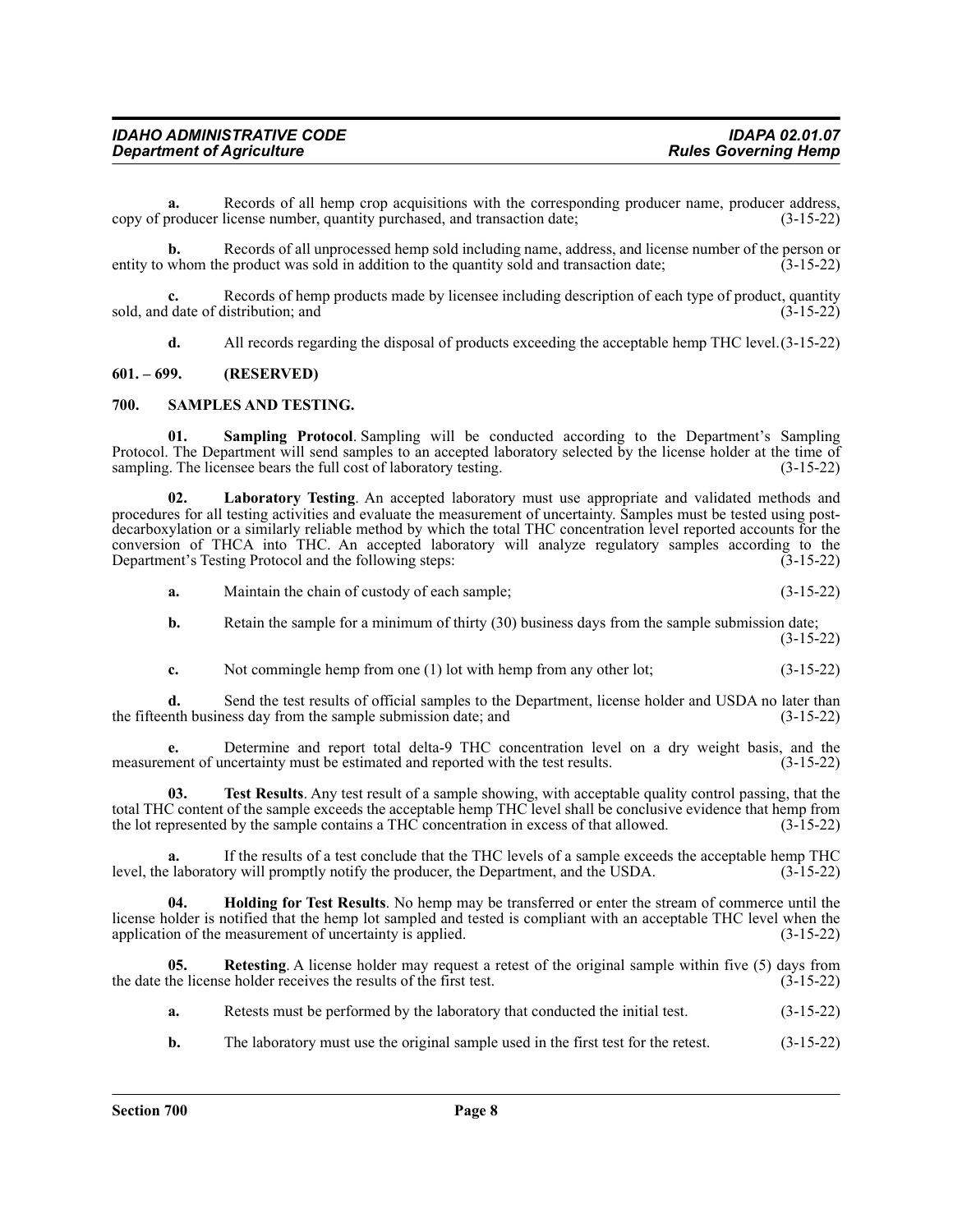**c.** The results of the retest are final. (3-15-22)

<span id="page-8-0"></span>**701. – 799. (RESERVED)**

#### <span id="page-8-1"></span>**800. DISPOSAL.**

**01. Hemp Above the Acceptable Hemp THC Level**. No more than five (5) calendar days after notification that material from a hemp lot has tested above the acceptable THC level, the licensee must notify the Department of the licensee's decision to either destroy or remediate the entire non-compliant hemp lot and by which method according to the Department's Disposal and Remediation Protocol. (3-15-22)

**02. Disposal**. The licensee must dispose of non-compliant hemp with chemical or mechanical destruction to render the material non-retrievable, non-ingestible, and unfit to enter the stream of commerce.

(3-15-22)

**03.** Remediation. Lots may be remediated according to the Department's Disposal and Remediation Protocol. (3-15-22) Protocol. (3-15-22)

**a.** Remediated hemp will be resampled and retested according to Subsection 500.04 and Section 700 of this rule. Remediated hemp that fails the re-test must be destroyed and is not eligible for additional remediation efforts.  $(3-15-22)$ 

**04. Verification**. The Department must inspect and document disposal or remediation of noncompliant hemp. (3-15-22)

**05. Other Hemp Disposal**. Disposal is required for the any of the following; (3-15-22)

**a.** Hemp plants located in an area that is not licensed, (3-15-22)

**b.** Hemp plants not accounted for in required reporting, or  $(3-15-22)$ 

**c.** Hemp lots that have been destroyed due to pests, weeds, disease, poor stand, natural disaster, or a weather event such as a flood or hail. (3-15-22)

**06. Reporting**. All hemp disposed of, for any reason, must be reported to and verified by the Department and may be subject to Subsection 301.01 of this rule. (3-15-22)

**07. Costs**. All costs for disposal, remediation, and related activities will be paid by the license holder or  $\lambda$ land owner. (3-15-22)

**08. USDA Notification**. The Department will provide to USDA information about non-compliant plants, sites, and related test results. (3-15-22)

#### <span id="page-8-2"></span>**801. – 899. (RESERVED)**

#### <span id="page-8-3"></span>**900. VIOLATIONS.**

| $\mathbf{A}$ | I isanaa kaldana akall nad ka sukisad da mana dhan ana (1) nasaliwand wisladian nan salandan . |             |
|--------------|------------------------------------------------------------------------------------------------|-------------|
| c.           | Production of hemp exceeding the acceptable THC level.                                         | $(3-15-22)$ |
| b.           | Failure to obtain a license; or                                                                | $(3-15-22)$ |
| a.           | Failure to provide an accurate legal description of land where hemp is produced;               | $(3-15-22)$ |
| 01.          | <b>Negligent Acts.</b> Negligent acts include:                                                 | $(3-15-22)$ |

**02. License holders shall not be subject to more than one (1) negligent violation per calendar year**. (3-15-22)